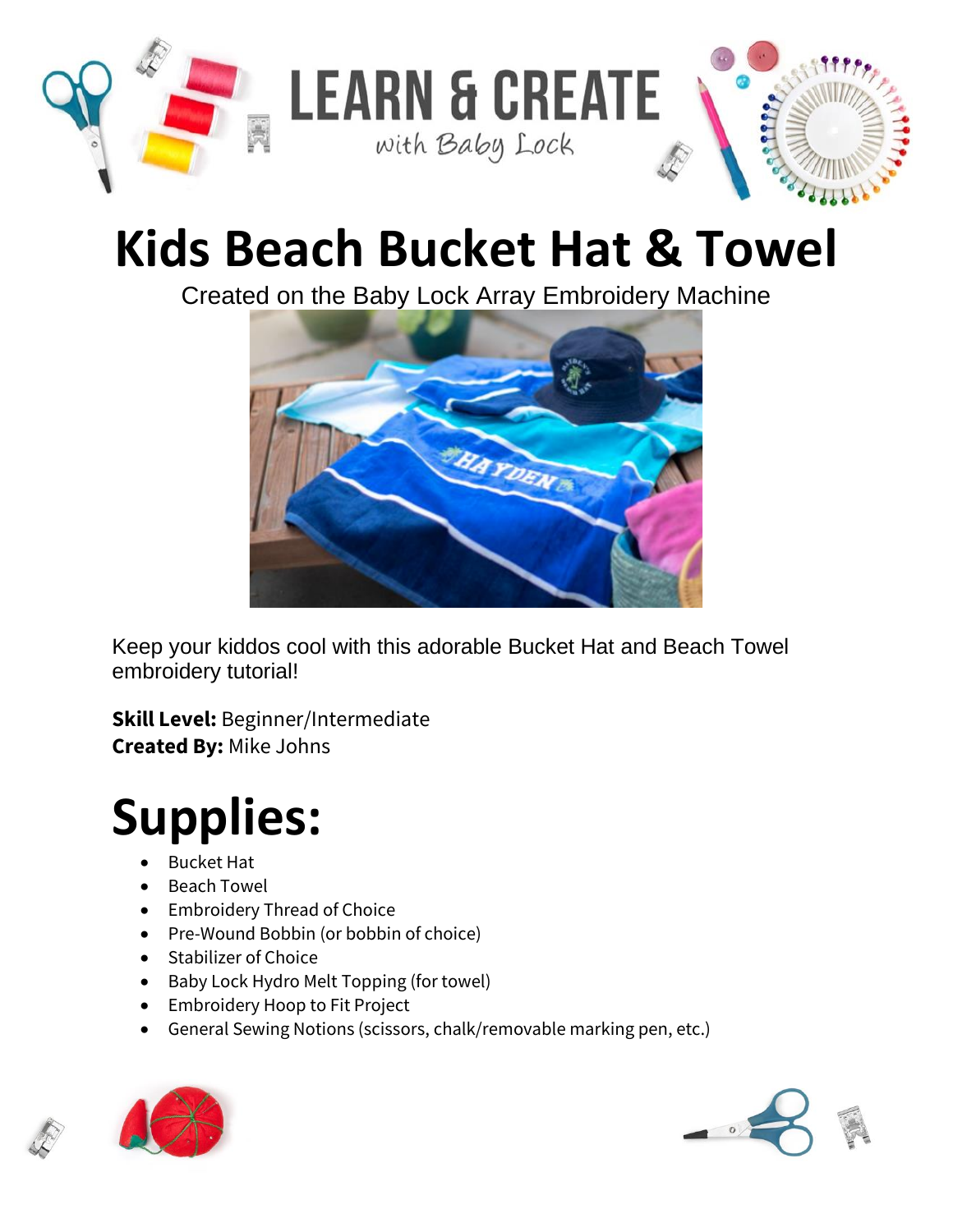## **Beach Bucket Hat Instructions:**

- 1. Before beginning, measure the area of the cap where the design will be located to determine the maximum size allowable for the embroidery design. Almost all caps/hats have built in sweat bands on the inside. You want to be careful not to stitch through this sweat band as it will make the cap/hat unwearable, so be sure the measurement is not all the way down to the stitch line where the cap/hat brim is attached to the crown. In the sample, approximately 1/8" above the stitch line was the closest the design could be. Using chalk, or any preferred marking device, mark the center of the area where the embroidery design will be stitched.
- 2. Hoop the hat and preferred stabilizer in the desired hoop/frame, being sure to tuck the sweat band out of the way. Although they may be used, this bucket style hat is not ideal for the Baby Lock Cap Frames (Regular, Wide or Flat Brim) as it would significantly limit the size of the embroidery design. The sample was created using the new 4"x4" Magnetic Frame with tear away stabilizer. If a standard hoop is used, Stick-Tear, Tear-Away stabilizer can be used to float the cap/hat and hold it in place as it is being stitched.
- 3. The sample design is a combination of a built-in palm tree design, which is Design 031 in the Featured Design category of the Baby Lock Array, and built-in text. First, find and select the Palm Tree design from the Featured Designs using the following steps.
	- Select the Green Shamrock/Variety Designs icon from the Pattern Selection Screen
	- (Home Screen).
	- Select the Green Shamrock/Featured Designs icon from the Embroidery Patterns screen.
	- Navigate to Design 031 and touch it to select.
	- Touch Set.
- 4. The design will be added to the center of Pattern Display area.
- 5. To add the text, from the Pattern Selection Screen (Home Screen) select the Character Patterns icon (Fonts). Select the font of your choice. In the sample Font Pattern 04 was used. The Font Input Screen will open. Since the text will be placed on two separate array patterns (curves) to maintain correct letter orientation, only the top text will be entered at this time. Use the keyboard to enter the first letter of the upper text. The letter will appear in the center Pattern Display Area. It will initially be over the Palm Tree, but don't worry, the text position will be adjusted once entered. The initial letter will come in at a large size. This will generally be too large for the project, so the size can be adjusted by using the Size Key located at the bottom of the Font Input Screen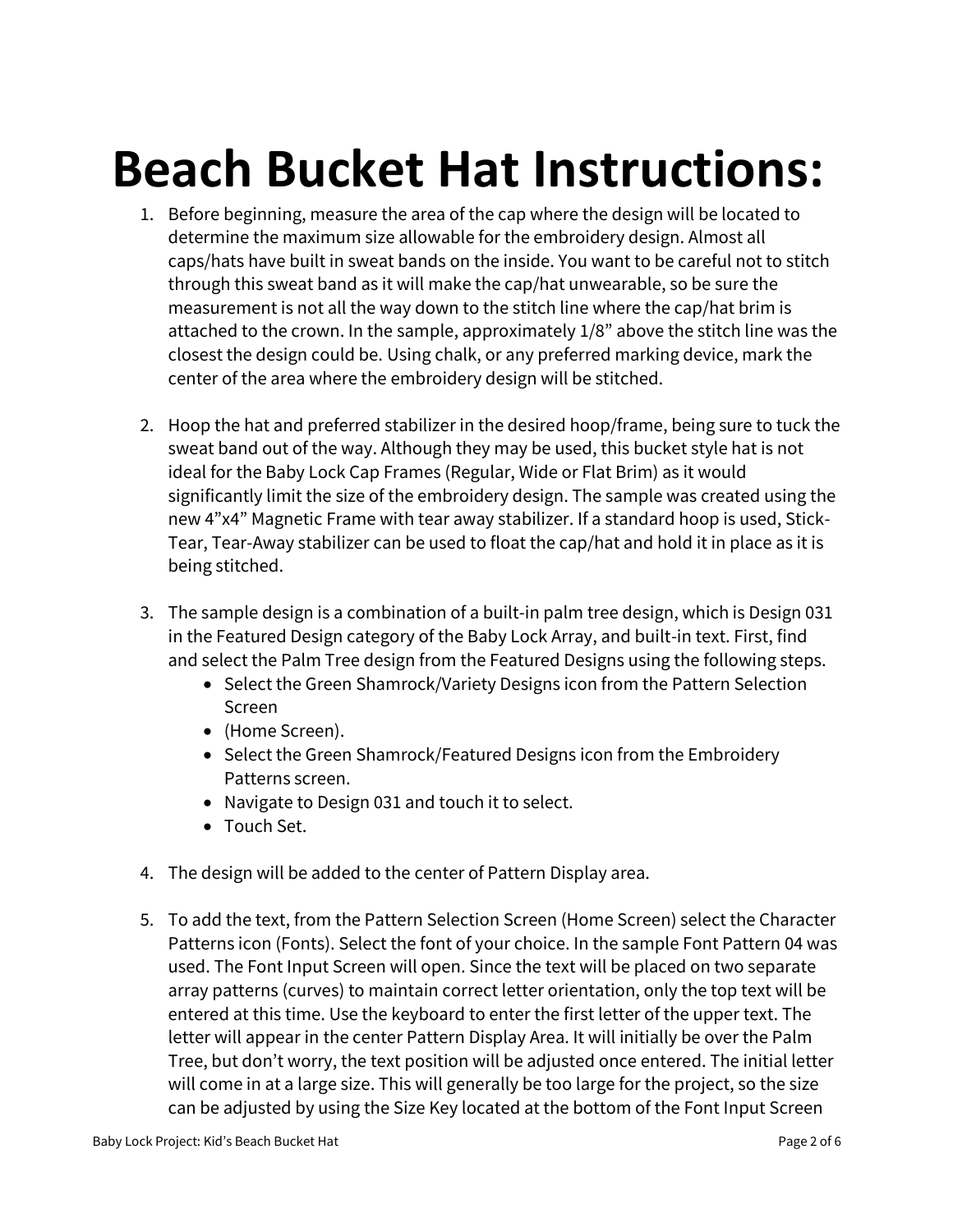(the Size Icon is to the right of the Return Icon and has the letters LMS displayed). For the sample, the letter size was adjusted to the Small (S) setting. Once the initial letter size has been set, the selected size will be applied to any additional text entered (unless changed). Finish entering the upper text.

- 6. Now that the upper text is entered, the baseline of the text needs to be adjusted to a curve. To do this, select the Array Key located to the right of the Size Key. From the Array Screen, select the arc key with the baseline curving downward (There are two downward arc keys, one that has a slight curve and one with a tighter curve. Either can be used.). The text will now appear on a curve in the Pattern Display Area. The severity of the curve can be adjusted so that the letters appear more or less curved by using the adjustment keys (one key will increase the curve and the other will decrease the curve). Adjust the arc so that the curve is visually appealing. Select OK to exit the Array Screen and select Set to exit the Font Input Screen.
- 7. On the Embroidery Edit Screen, use the Move Keys (located on the right side of the Embroidery Edit Screen) to position the upper text.
- 8. Repeat Steps #6 & #7 to create the lower text. The only changes that will be required is selecting the upward curving arc and moving the lower text so that it is below the palm tree design.
- 9. Once all text has been entered, any necessary adjustments to the overall design or individual patterns (palm tree, upper text, lower text) can be completed. Be sure to check the overall size of the combined design to ensure it fits within the cap/hat area as measured in Step #1. Use the Pattern Selection Keys (left and right arrows directly below the Move Keys) to select the pattern to be edited. The following are some of the adjustments that can be made:
	- The palm tree measures 45.9mm x 36.9mm (approximately  $1.8"$  x  $1.5"$ ) but, can be resized as needed using the Size Key. Be sure to select the Stitch

MWI Recalculation Mode  $\Box$  to maintain stitch density.

- The Rotate Key can be used on text or palm tree.
- Alignment Key can be used to select all three designs (palm tree, upper text, lower text) and ensure all three are aligned on the vertical center.
- Τ • Letter Edit Key  $\sim$  can be selected to reopen the Font Input Screen which will then allow any of the character editing tools to be used, including Size, Array, Character Spacing, Alignment, and Font Type.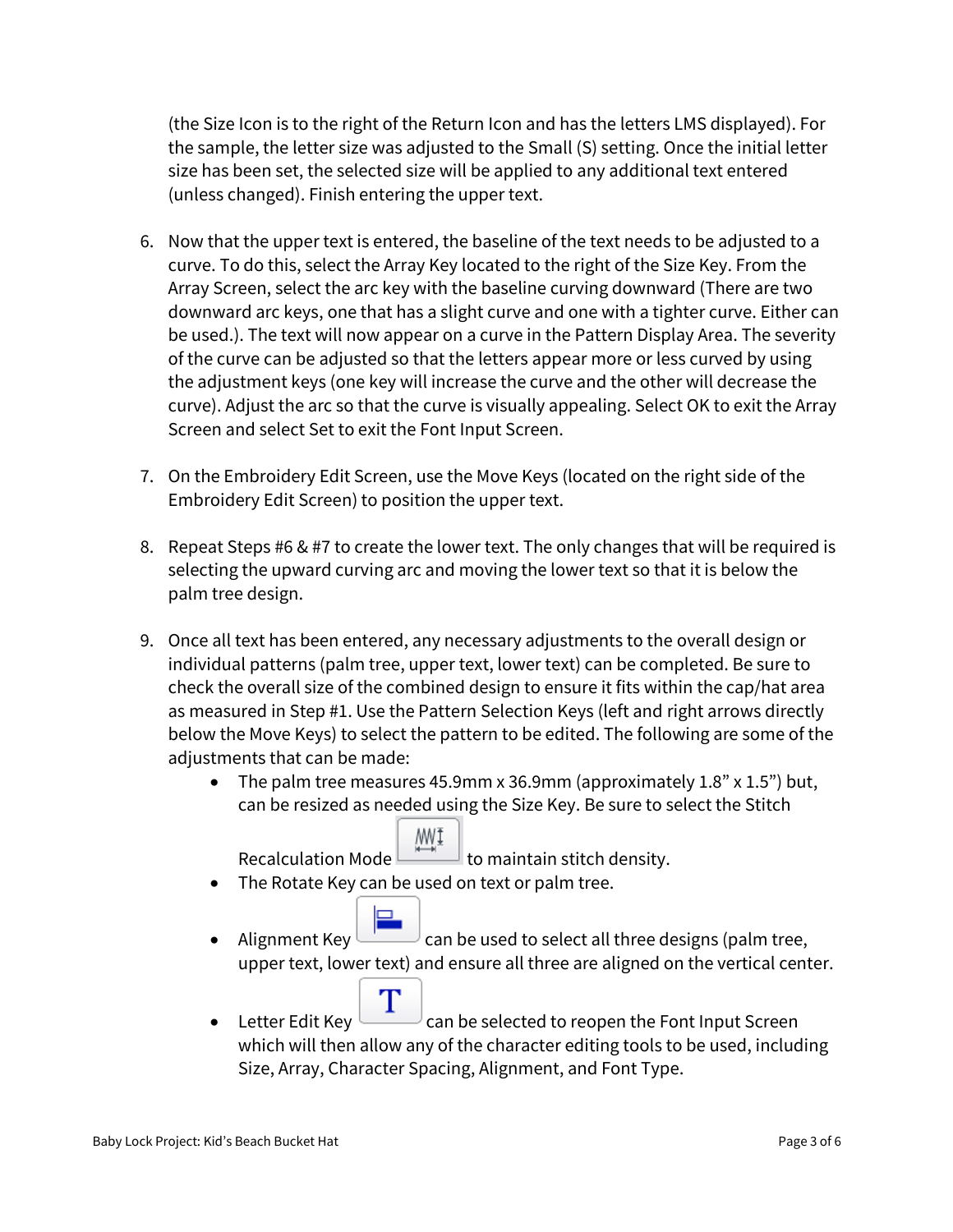10. Once the desired edits to the embroidery patterns have been completed, select Next on the Embroidery Edit Screen to advance to the Embroidery Settings Screen. If you haven't already done so, load the embroidery frame/hoop with the hat onto the

machine. The Embroidery Crosshair Positioning Laser Key **TH**, located in the righthand center position of the Embroidery Edit Screen, may already be on, if not, select it to activate the positioning laser. The laser will indicate the center position of the combined designs.



Use the Move Keys  $\Box$   $\Box$   $\Box$  located on the right side of the screen to align laser with the center mark located on the cap/hat from Step #1. \*\*Warning - if you are using aftermarket hoops, be sure to trace your design to ensure the embroidery foot will not come into contact with the hoop/frame!

11. Once design is aligned, assign thread colors as desired and embroider the design.

## **Beach Towel Instructions:**

- 1. Find and mark the center bottom of the towel.
- 2. Hoop the towel and preferred stabilizer in the desired hoop/frame. The sample was created using the new 5"x7" Magnetic Frame with tear away stabilizer and dissolve away topping. If a standard hoop is used, Stick-Tear, Tear-Away stabilizer can be used to float the towel and hold it in place as it is being stitched.
- 3. The sample design is a combination of a built-in palm tree design, which is Design 031 in the Featured Design category of the Baby Lock Array, and built-in text. First, find and select the Palm Tree design from the Featured Designs using the following steps.
	- Select the Green Shamrock/Variety Designs icon from the Pattern Selection Screen
	- Select the Green Shamrock/Featured Designs icon from the Embroidery Patterns screen.
	- Navigate to Design 031 and touch it to select.
	- Touch Set.
- 4. The design will be added to the center of Pattern Display area.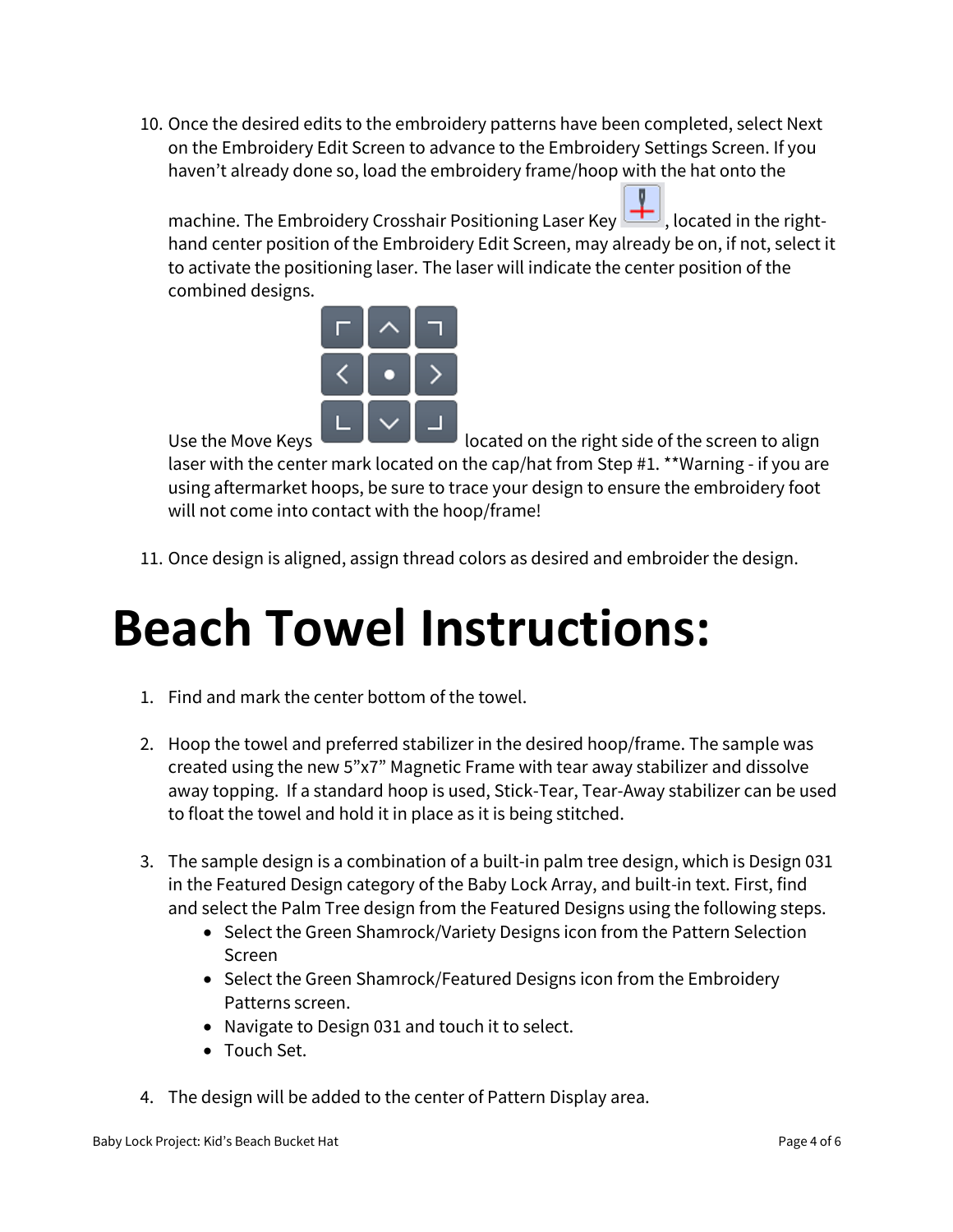- 5. Select Edit and Duplicate the Palm tree designs. We will be adding the design to both ends of the name. Reposition the designs as desired.
- 6. To add the text, from the Pattern Selection Screen (Home Screen) select the Character Patterns icon (Fonts). Select the font of your choice. In the sample Font Pattern 04 was used. The Font Input Screen will open. Type in the font name using the Large size. Touch Set.
- 7. On the Embroidery Edit Screen, use the Move Keys (located on the right side of the Embroidery Edit Screen) to position the upper text.
- 8. Once all text has been entered, any necessary adjustments to the overall design or individual patterns (palm trees & text) can be completed. Be sure to check the overall size of the combined design to ensure it fits within the hoop. Use the Pattern Selection Keys (left and right arrows directly below the Move Keys) to select the pattern to be edited. The following are some of the adjustments that can be made:
	- The palm tree measures 45.9mm x 36.9mm (approximately  $1.8$ " x  $1.5$ ") but, can be resized as needed using the Size Key. Be sure to select the Stitch

MWĮ Recalculation Mode  $\Box$  to maintain stitch density.

- The Rotate Key can be used on text or palm tree.
- Alignment Key can be used to select all three designs (palm trees & text) and ensure all three are aligned on the horizontally.
- Letter Edit Key  $\sim$  can be selected to reopen the Font Input Screen which will then allow any of the character editing tools to be used, including Size, Array, Character Spacing, Alignment, and Font Type.
- 9. Once the desired edits to the embroidery patterns have been completed, select Next on the Embroidery Edit Screen to advance to the Embroidery Settings Screen. If you haven't already done so, load the embroidery frame/hoop with the hat onto the

machine. The Embroidery Crosshair Positioning Laser Key **The Luiss**, located in the righthand center position of the Embroidery Edit Screen, may already be on, if not, select it to activate the positioning laser. The laser will indicate the center position of the combined designs.